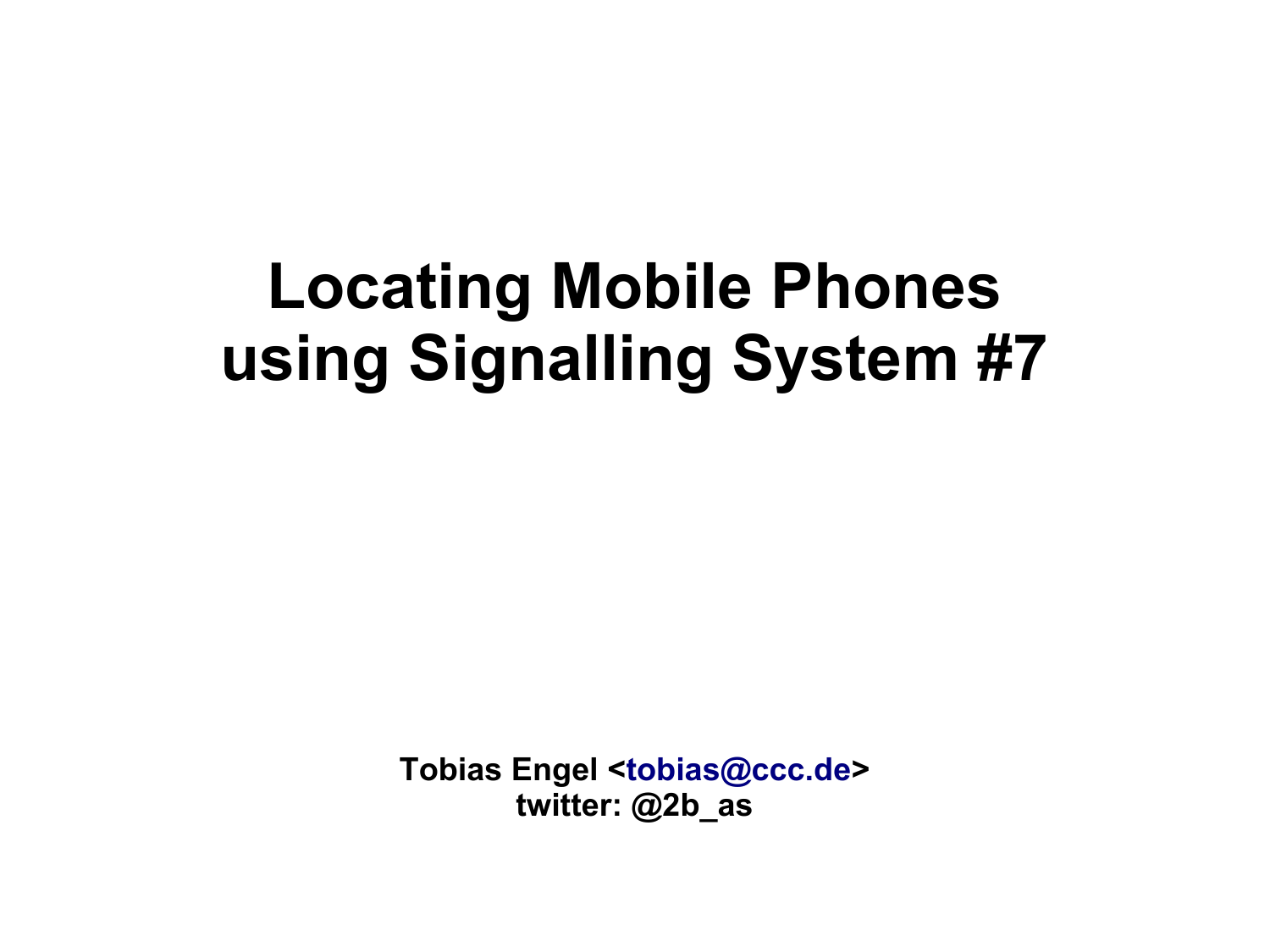# **What is Signalling System #7?**

- protocol suite used by most telecommunications operators throughout the world to talk to each other
- standardized in ITU-T Q.700 series
- when it was designed, there were only few telecoms operators, and they were either state controlled or really big corporations
- trusted each other, so no authentication built in
- today, everybody can be an operator (e.g. VoIP), so SS7 access is easier to get

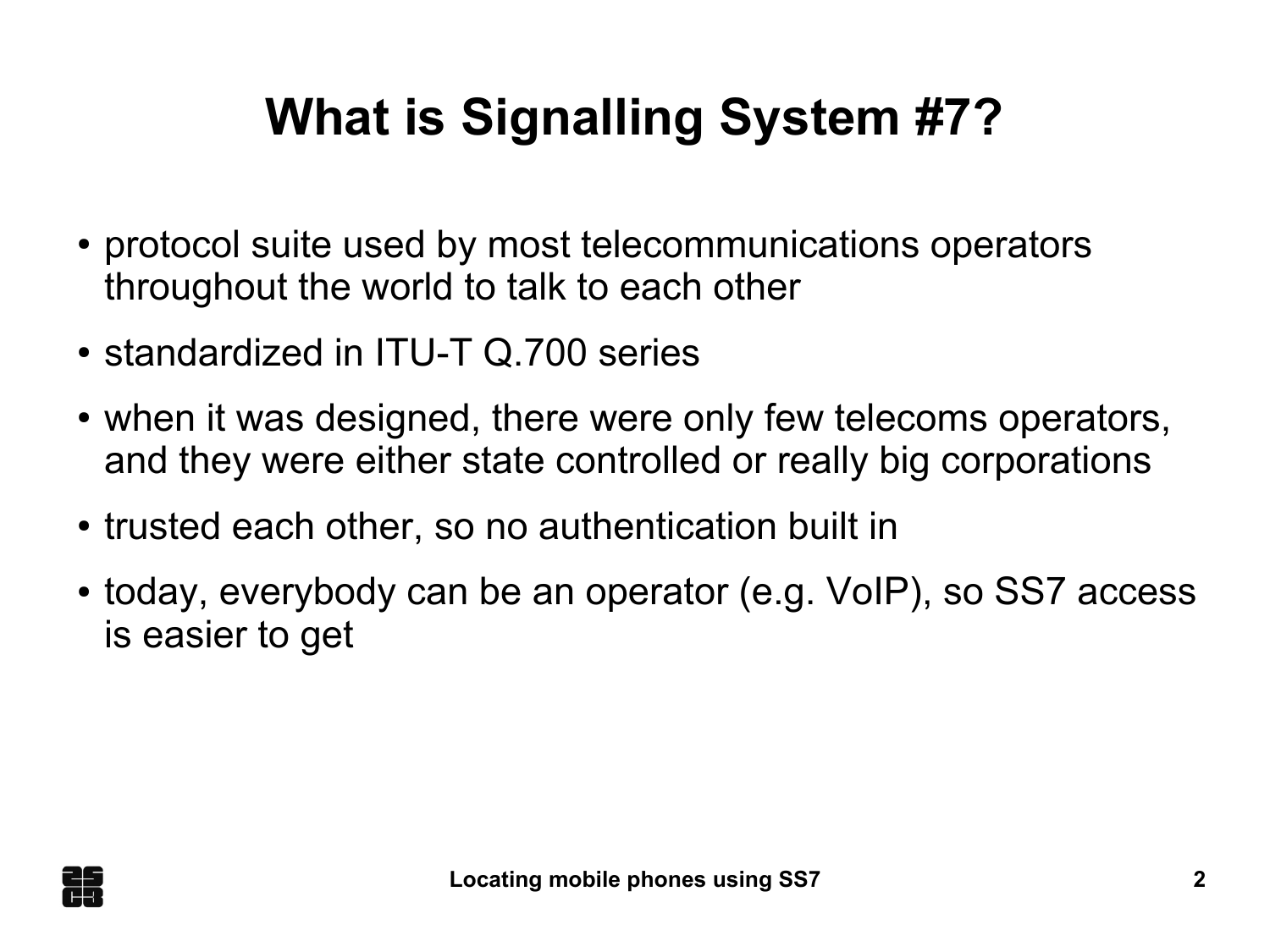# **Mobile Application Part (MAP)**

- part of SS7 that specifies additional signalling that is required for mobile phones to work (roaming, SMS, etc.)
- standardized in 3GPP TS 29.002
- in order for two network operators to talk MAP to each other they usually need a roaming agreement

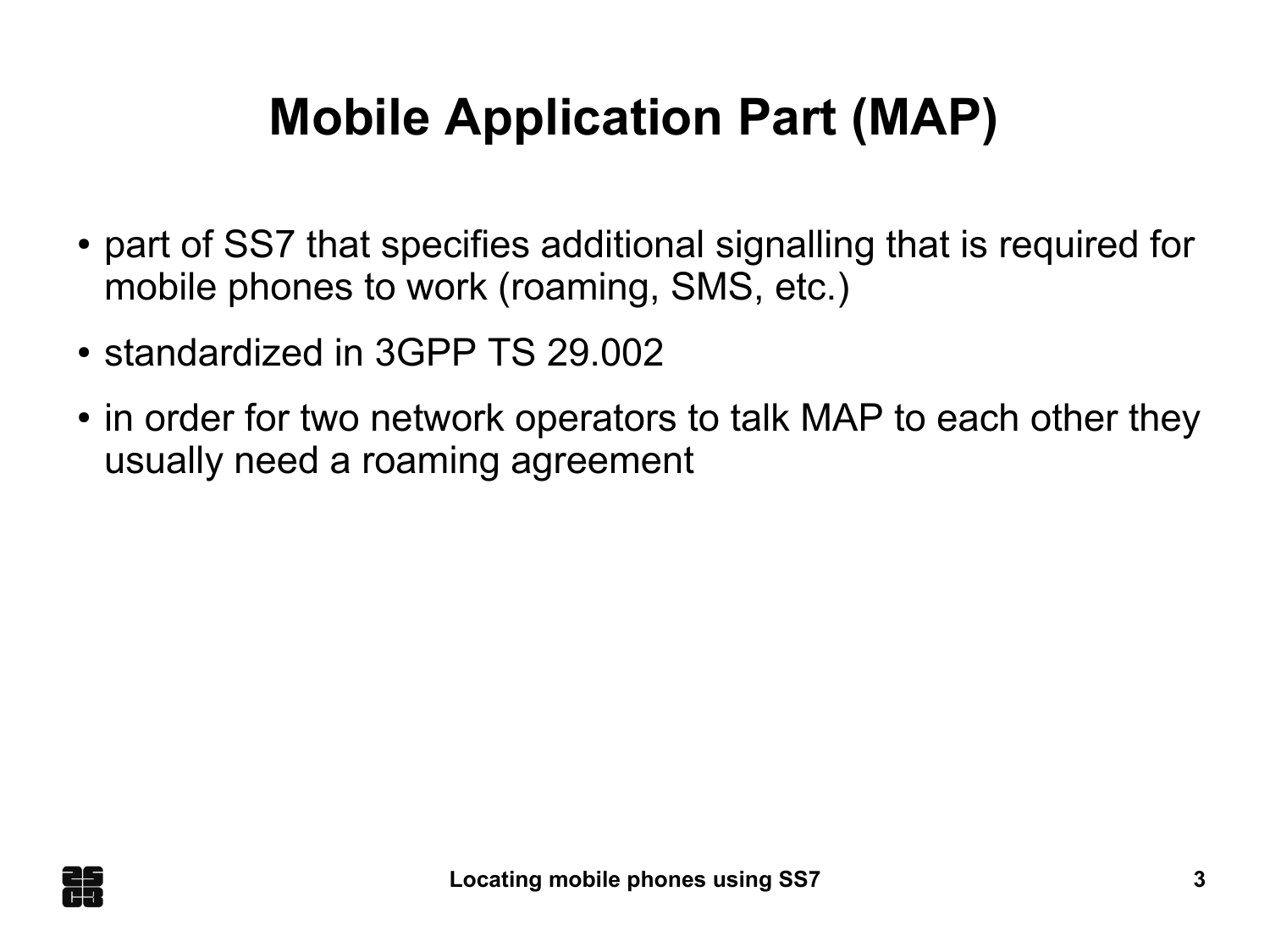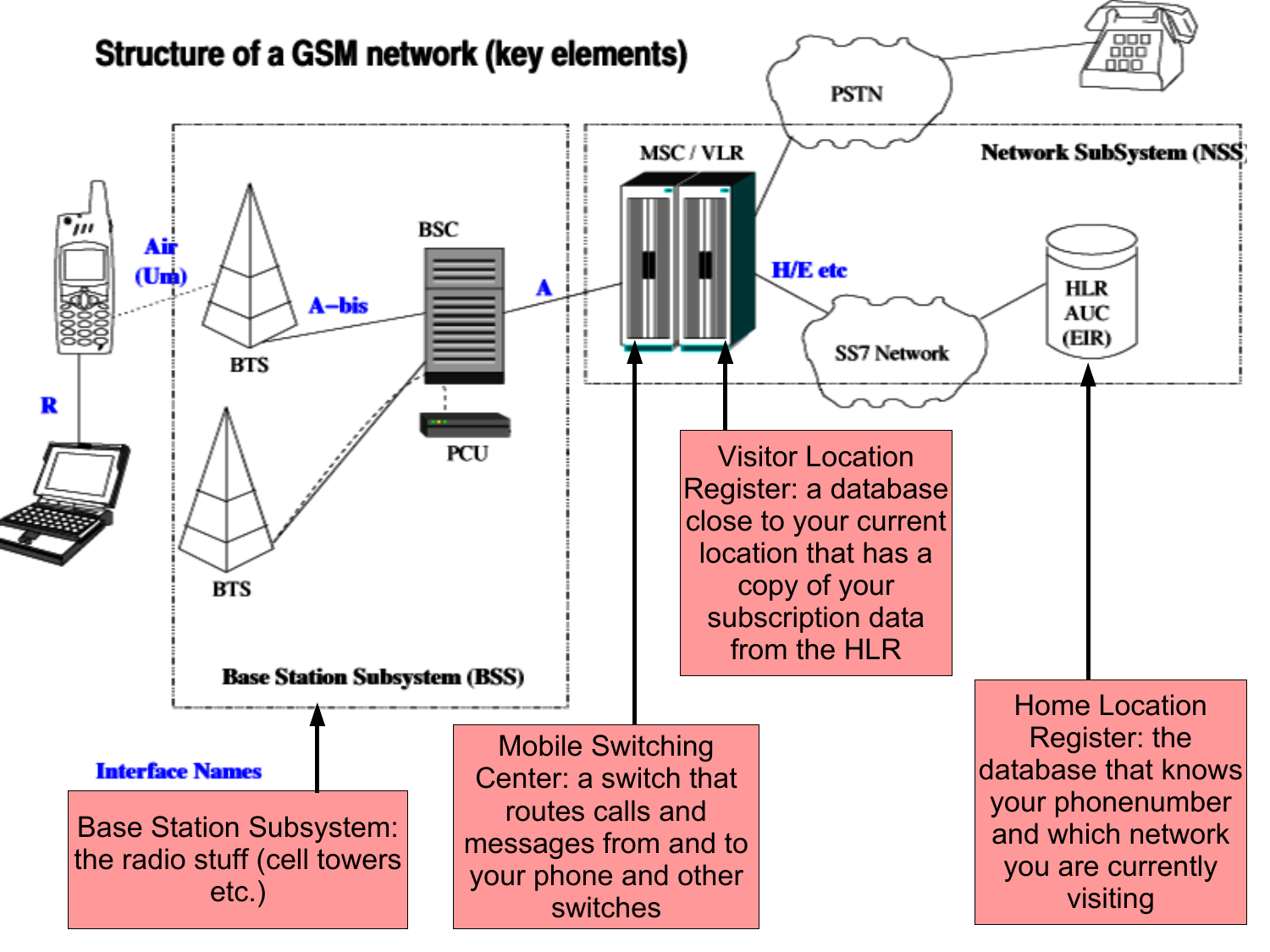#### **What does the network know about your location?**

- the location of the cell tower is also a pretty good approximation of *your* location
- but that information is only known to the network you are currently logged into
- restricted to technical operation of the network exceptions:
	- "Locate my phone" services
		- have to assure the operator that they have the consent of the phone's owner
		- doesn't work anymore as soon as you are logged into a network that is not your home network
	- Law enforcement
		- have to call the operator of the network you are currently logged into (*not* your home network operator)

**Locating mobile phones using SS7 5**

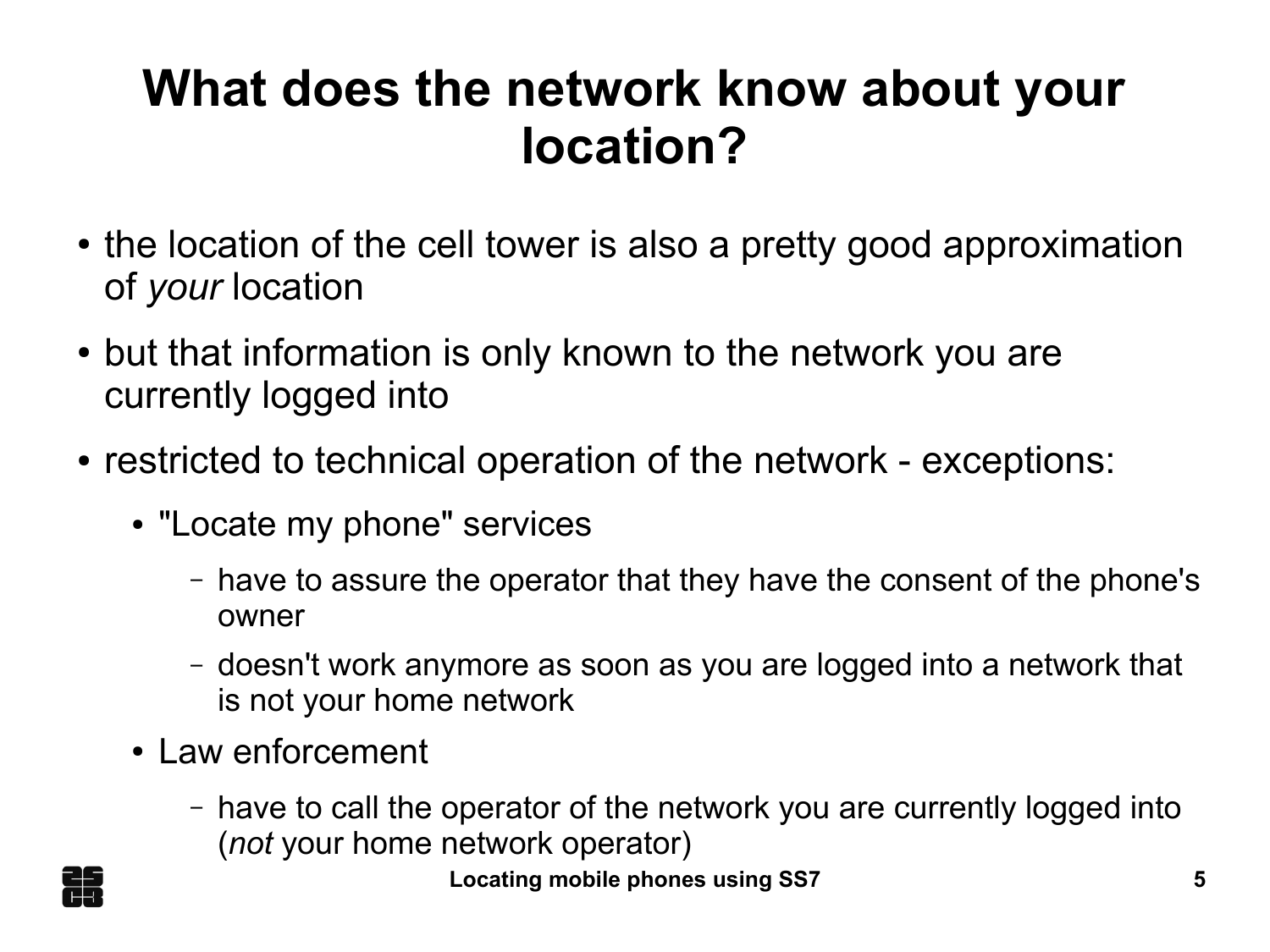#### **Can somebody with SS7/MAP access find out your location?**

- services that can be initiated to your phone number from almost anywhere in the global SS7 network are
	- voice calls
	- short messages

Let's see if these services give any indication of your location...

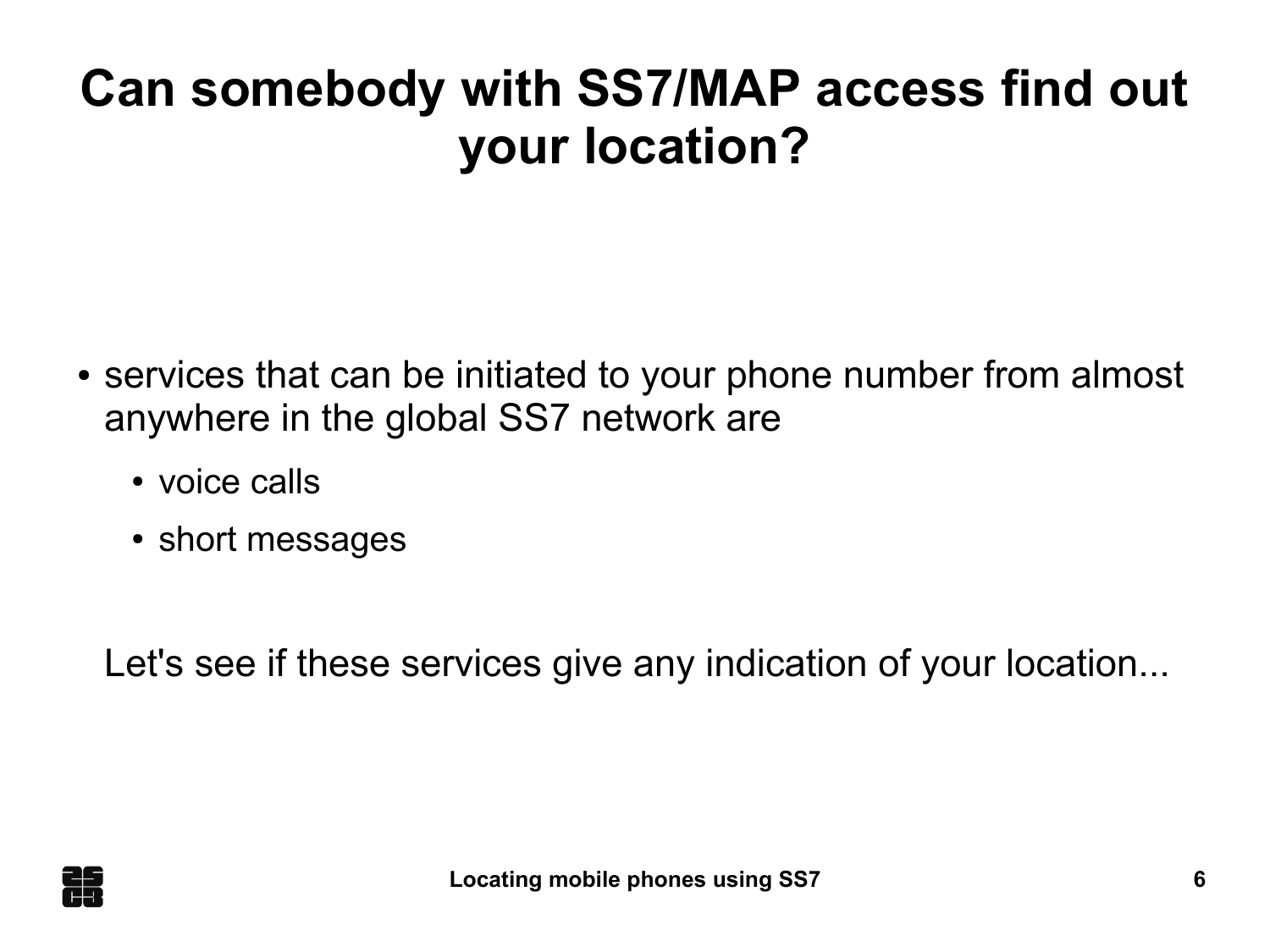# **Call setup**



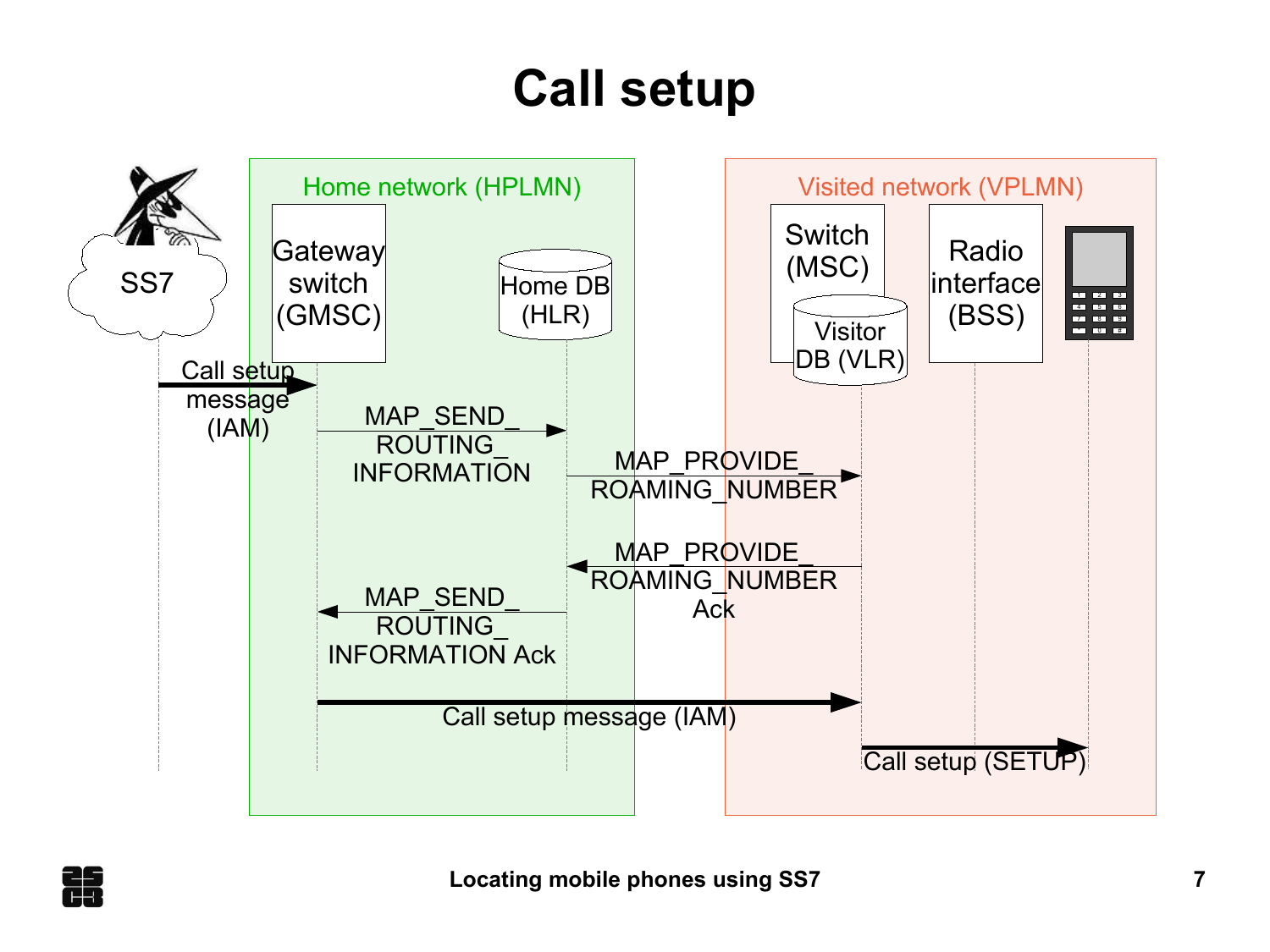#### **Sending a short message**



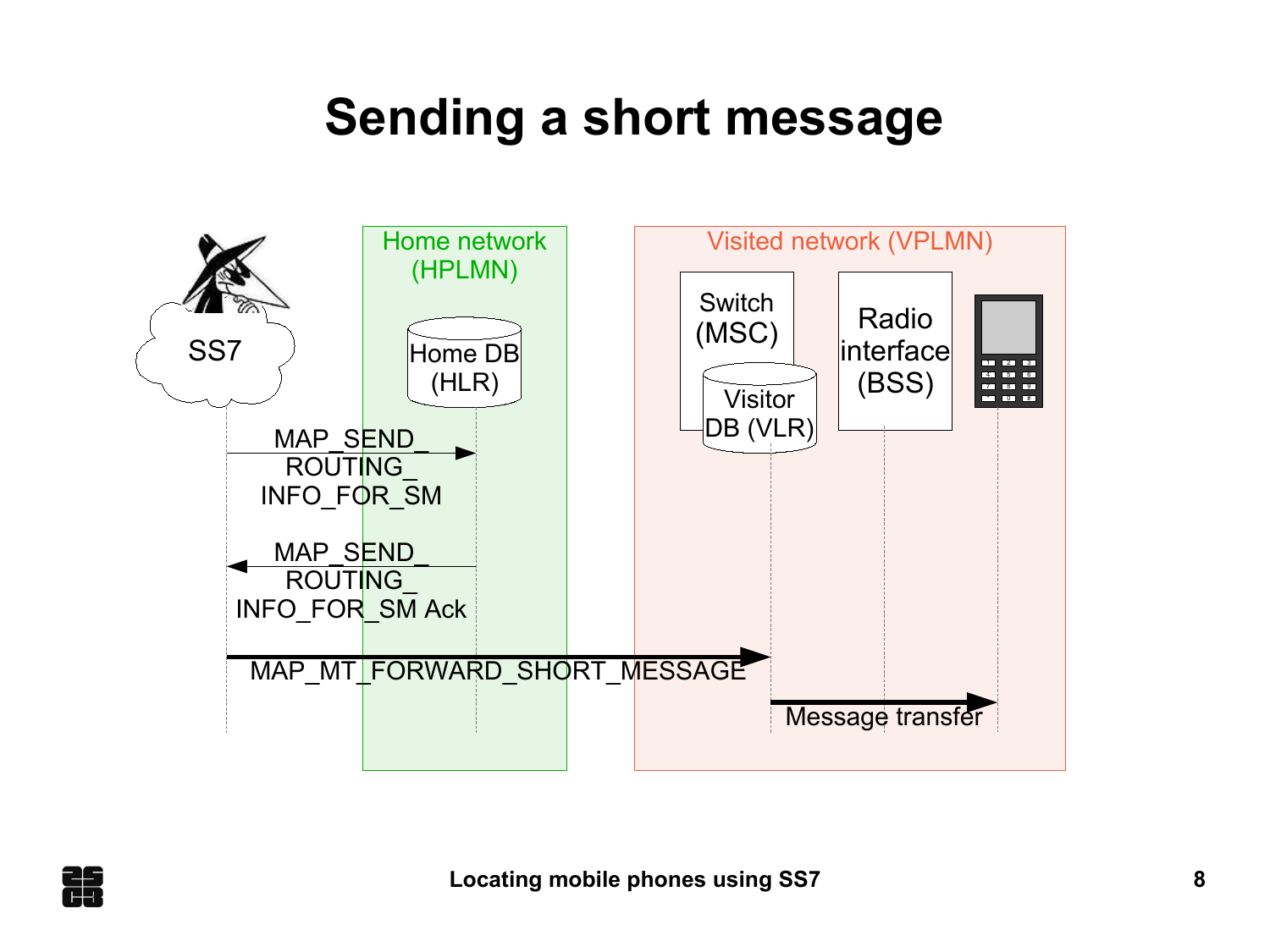#### **Sending a short message**



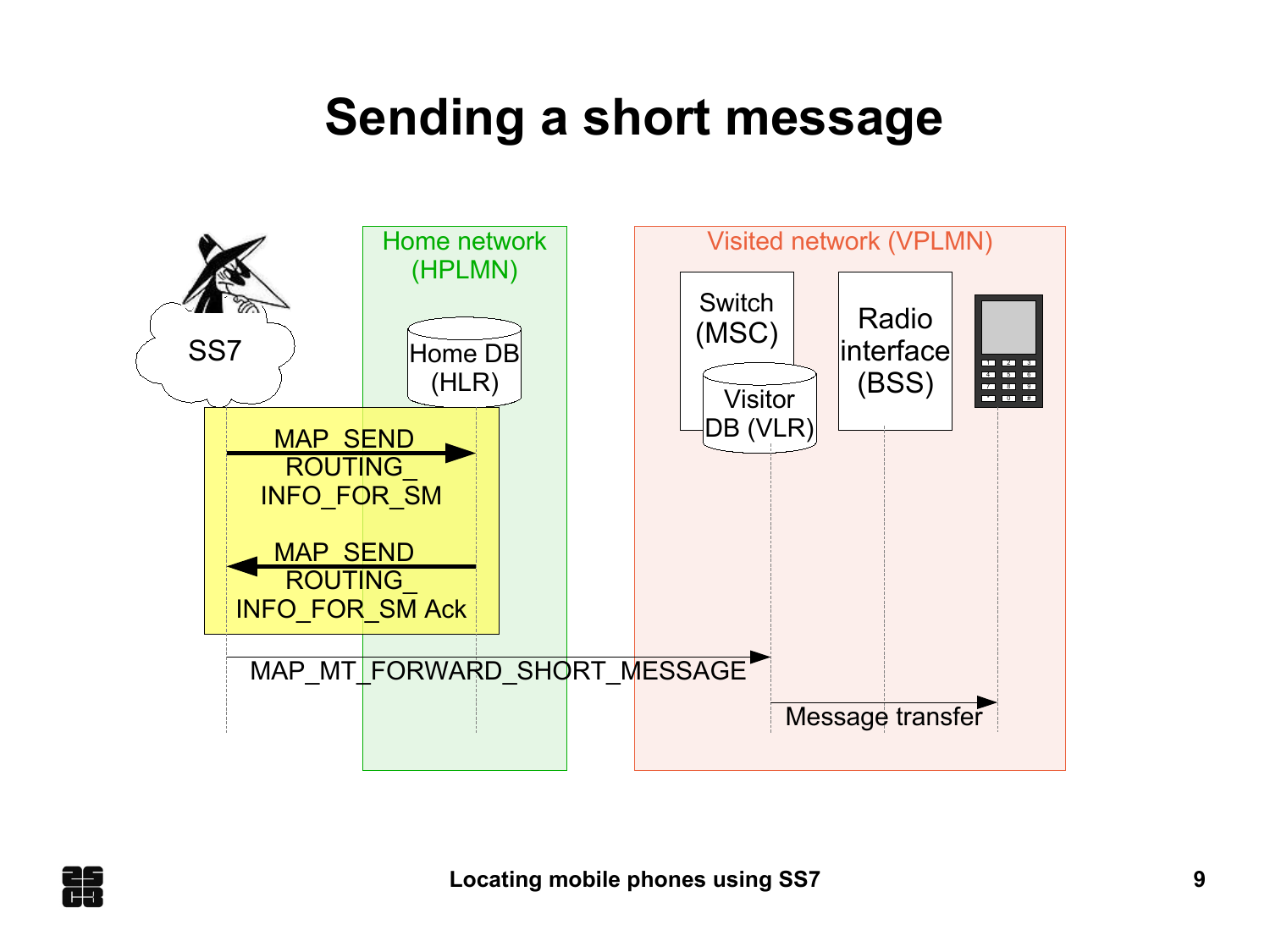## **MAP-SEND-ROUTING-INFO-FOR-SM (3GPP TS 29.002)**

- no correlation between requesting routing info for a message and actually sending a message
- SMS are sent directly from the SMSC of the sender to the MSC that you are currently using
- successful request returns:
	- your IMSI ("real" phone number)
	- global title of MSC you are using
	- user error (e.g. "Absent subscriber"  $==$  your phone is off)

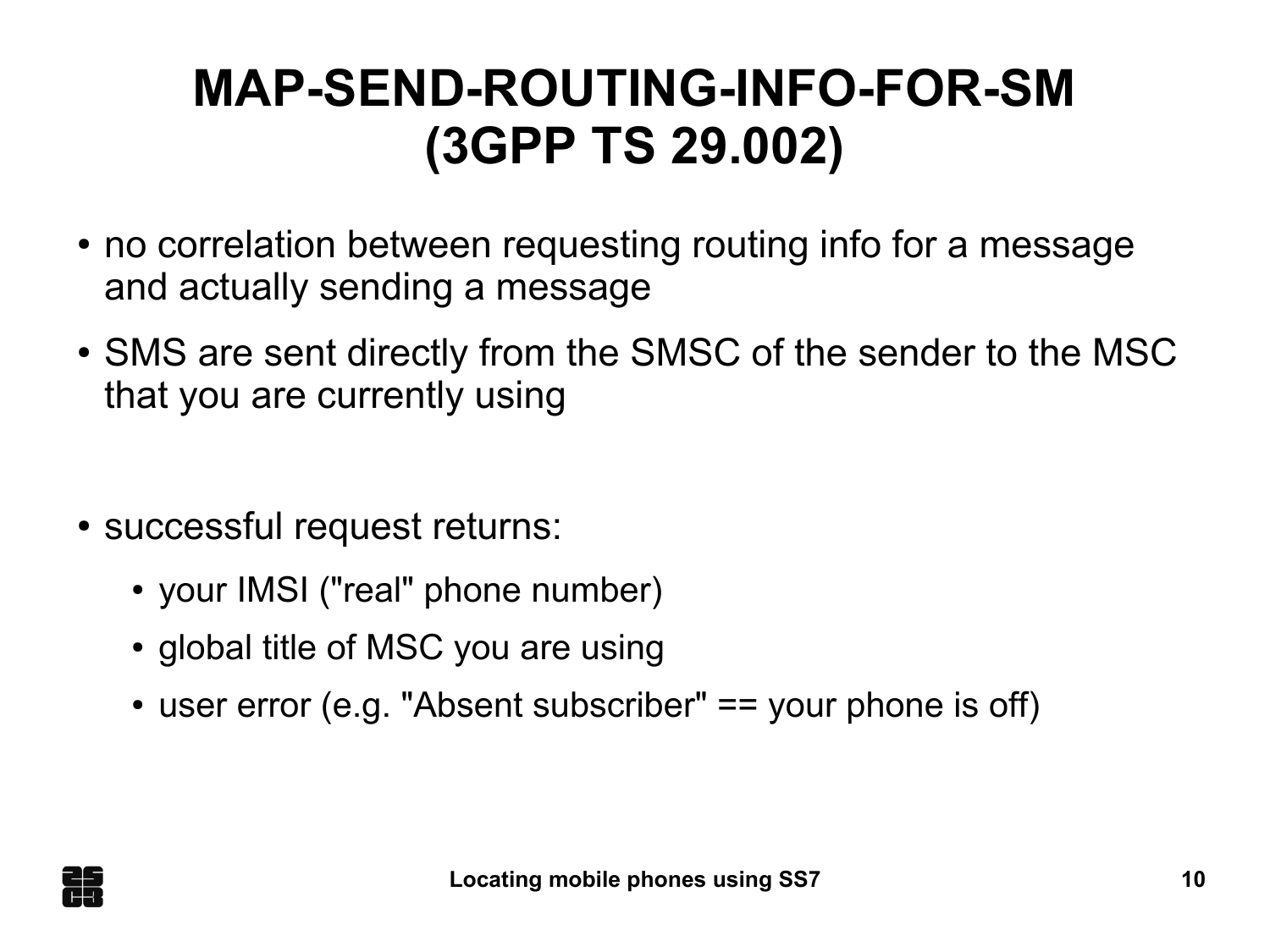# **Mobile Switching Center (MSC)**

- handles calls and SMS
- can only handle a certain amount of calls, so in big cities there might be more than one MSC for each network, while in the countryside one MSC might serve a really large area
- global title of the MSC tells us which country you are currently in, because it starts with the country code
- maybe also the network, if mobile networks in that country can be identified by their area code
- other than that: numbering is operator internal

... but that doesn't mean that we cannot get further information from the number by looking at it long enough

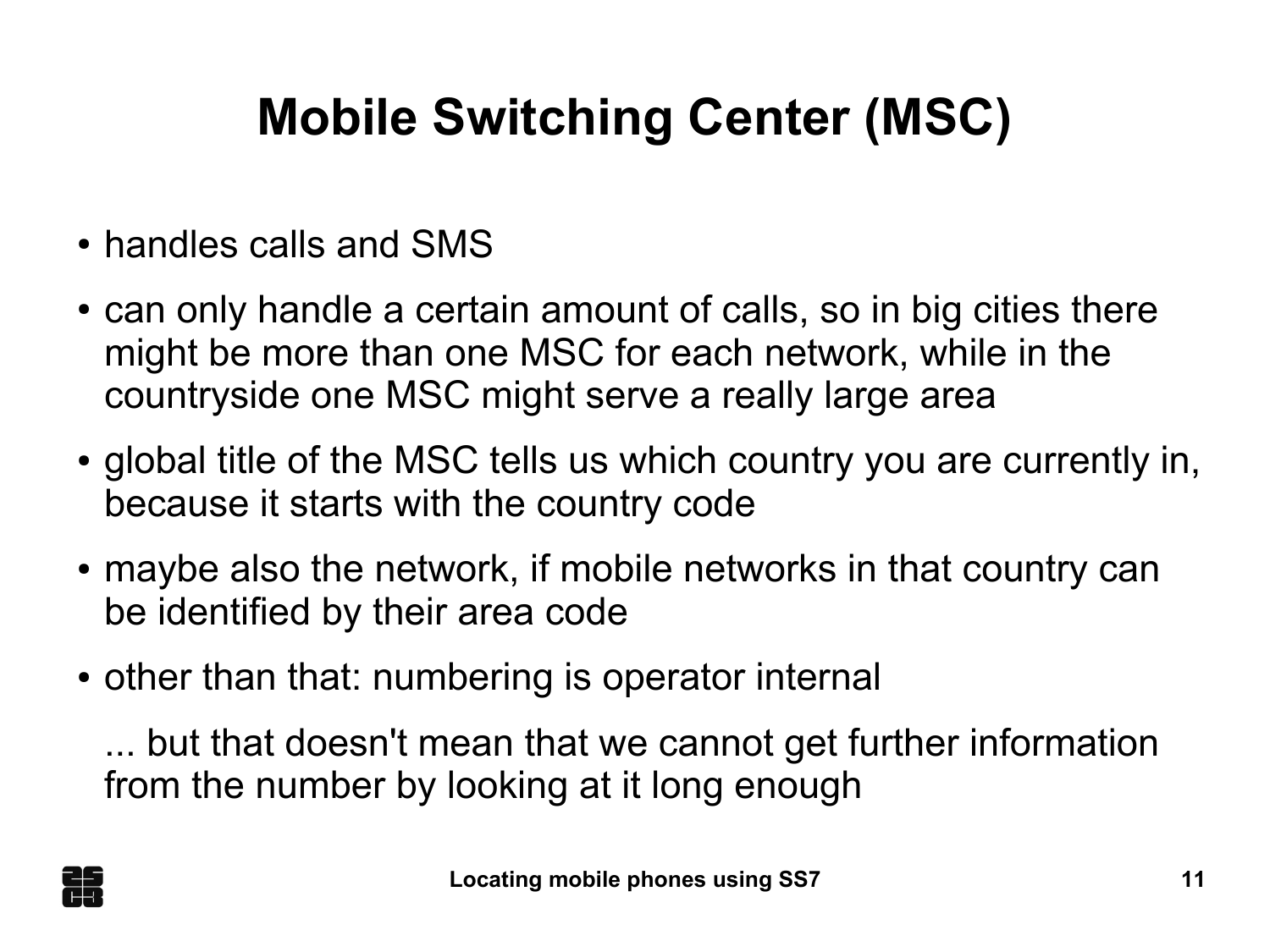## **MSC global title (examples)**

|                  | <b>T-Mobile Germany</b> | <b>Vodafone Germany</b> |
|------------------|-------------------------|-------------------------|
| <b>Berlin</b>    | +491710360000           | +491720012097           |
| Hamburg          | +491710400000           | +491720022097           |
| Frankfurt        | +491710650000           | +491720061097           |
| <b>Stuttgart</b> | +491710700000           | +491720076097           |
| München          | +491710870000           | +491720082097           |

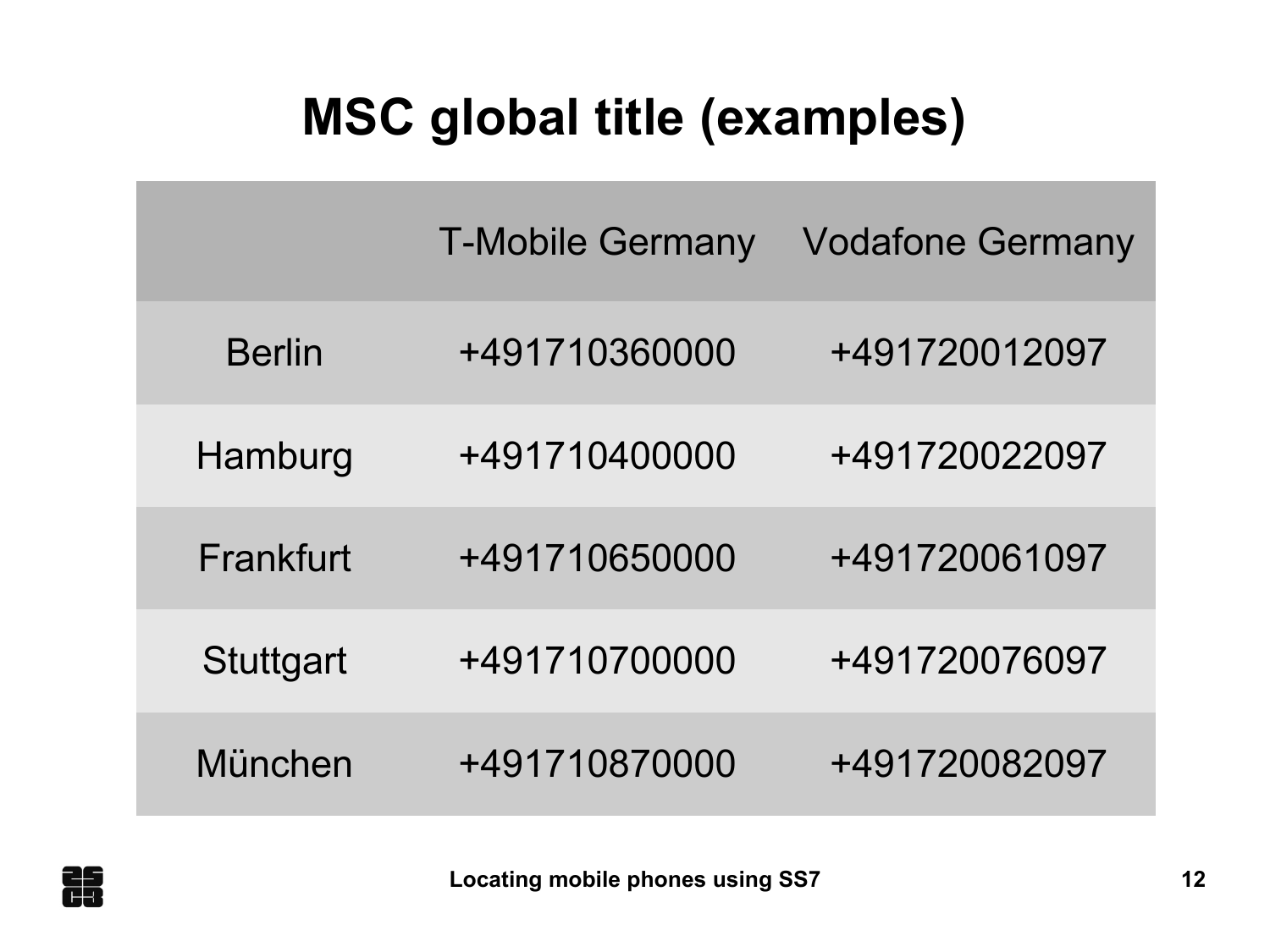## **MSC global title (examples)**

|                  | <b>T-Mobile Germany</b>                   | <b>Vodafone Germany</b>                         |
|------------------|-------------------------------------------|-------------------------------------------------|
| <b>Berlin</b>    | First digit of area code<br>+491710360000 | <b>First digit of ZIP code</b><br>+491720012097 |
| Hamburg          | +491710400000                             | +491720022097                                   |
| Frankfurt        | +491710650000                             | +491720061097                                   |
| <b>Stuttgart</b> | +491710700000                             | +491720076097                                   |
| München          | +491710870000                             | +491720082097                                   |

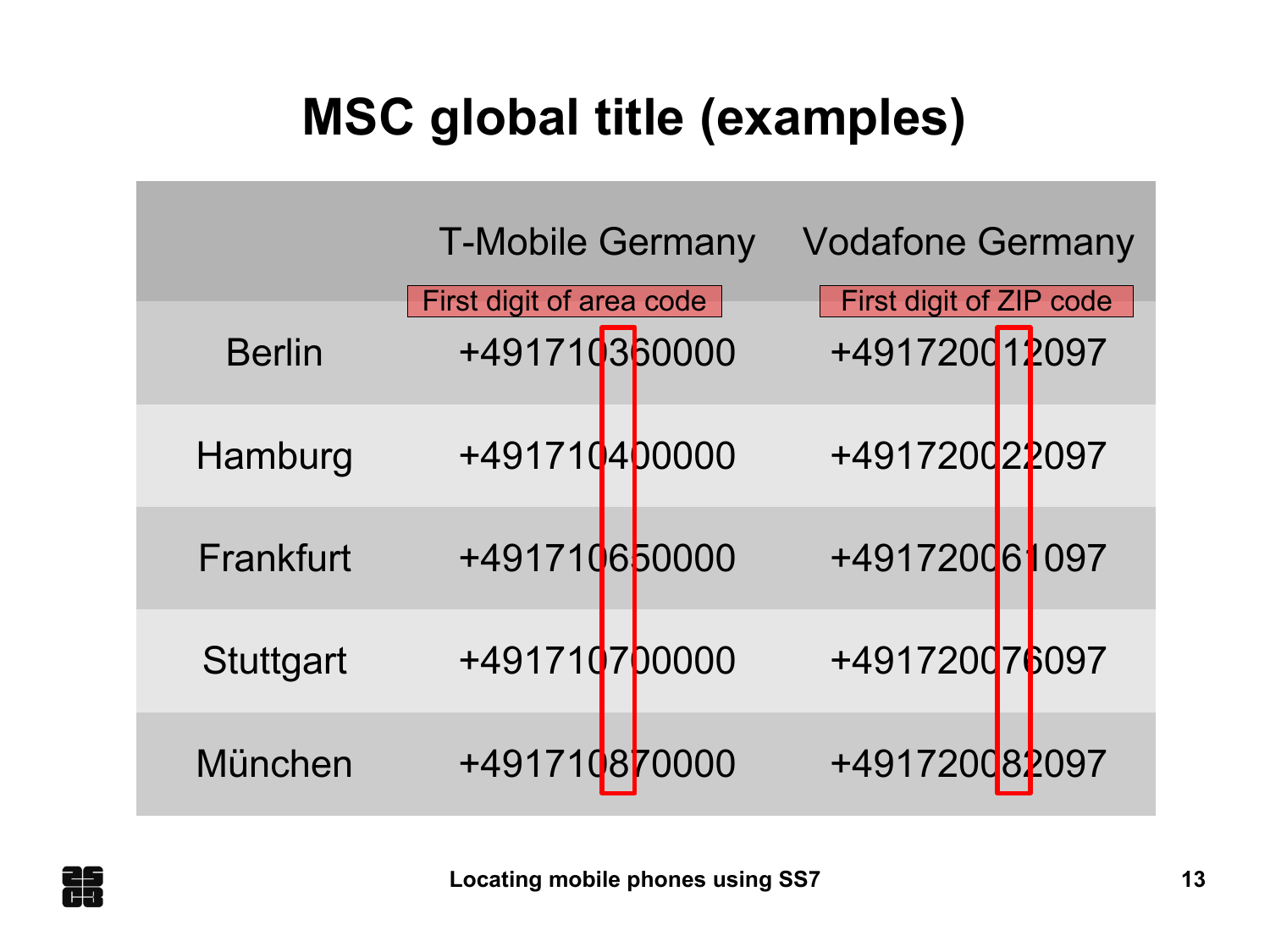## **Automated approach to narrow down the area an MSC is serving (1/2)**

- Rop had a great idea: if we have a lot of mobile phone numbers and already know their location, we could query the network for the current MSC of these numbers, thus creating a MSC  $\leftrightarrow$ geolocation mapping
- thanks to erdgeist, we have a decoded copy of the "Das" Telefonbuch" CD
- sent tens of thousands of MAP\_SEND\_ROUTING\_INFO\_FOR\_SM requests for numbers from the phonebook
	- requests where done at night, when most people are at home
	- removed the obvious errors

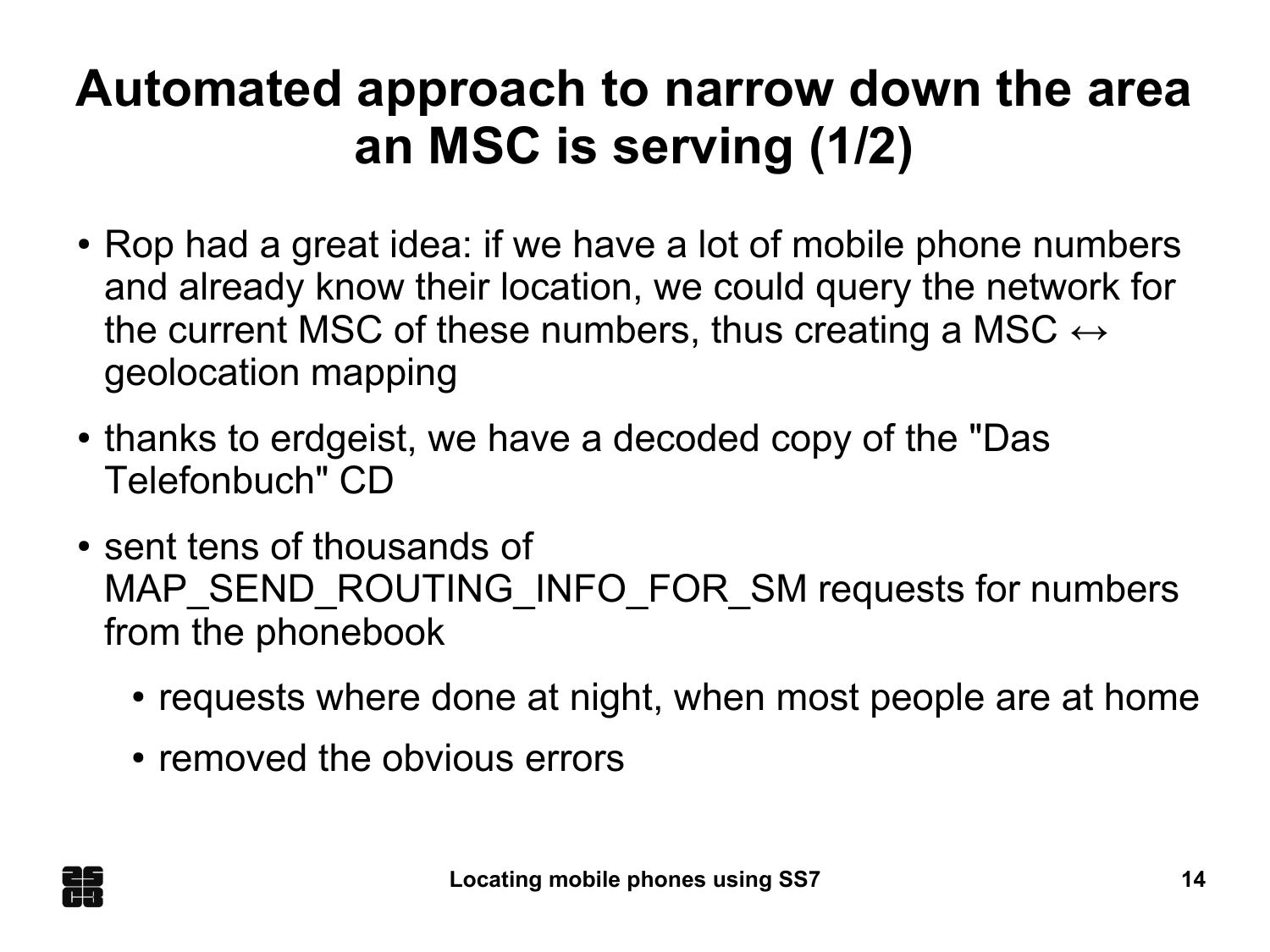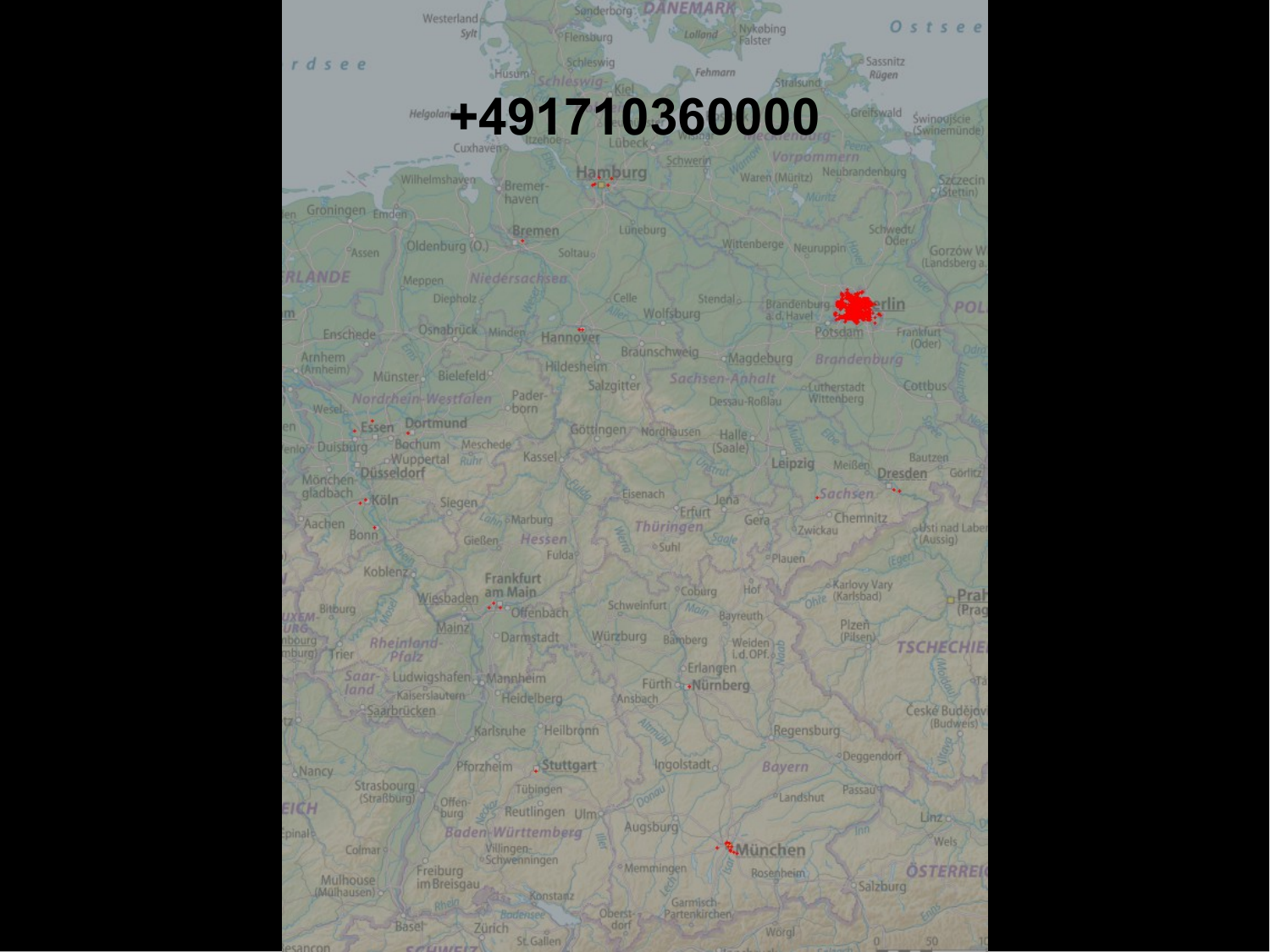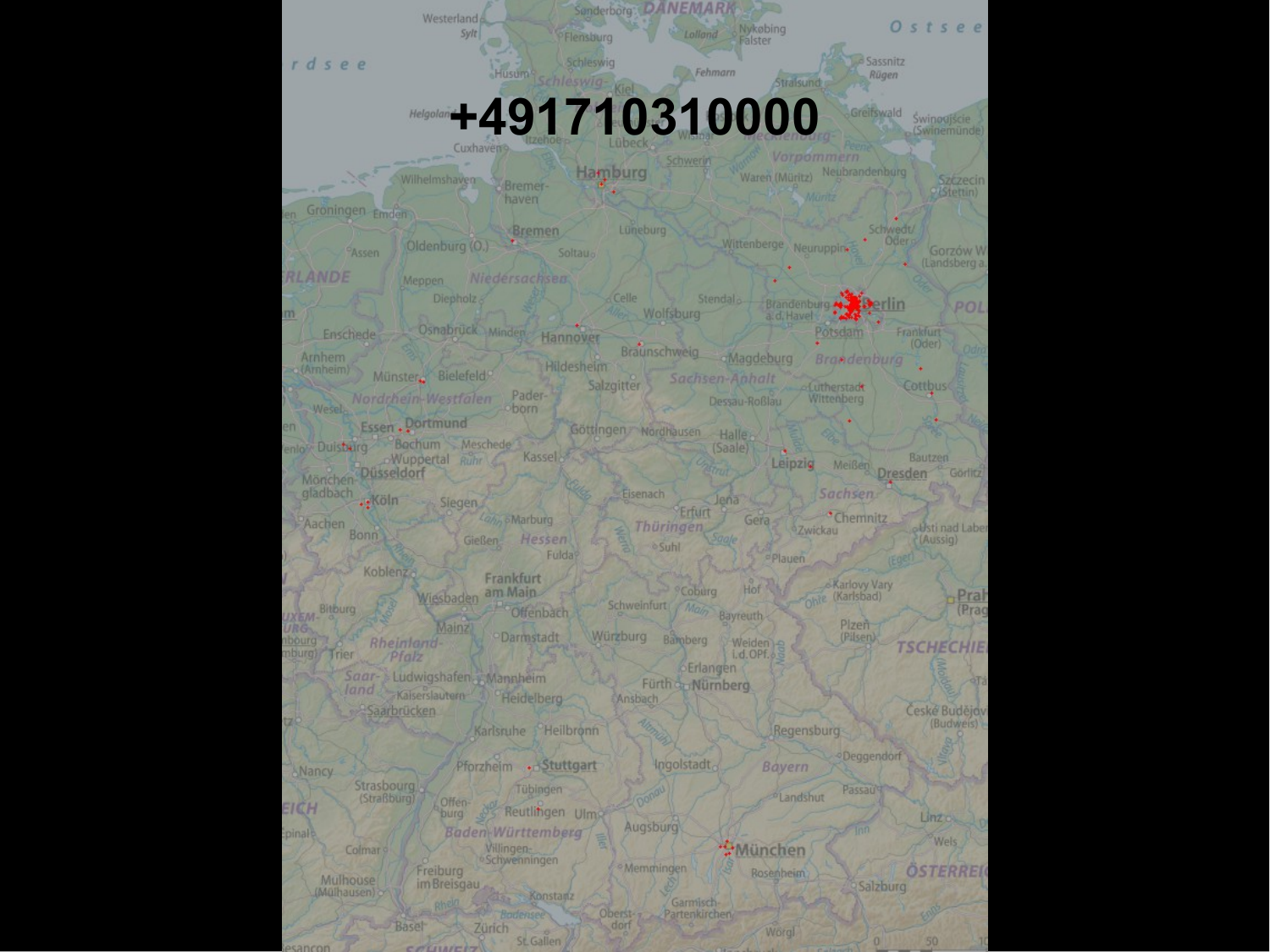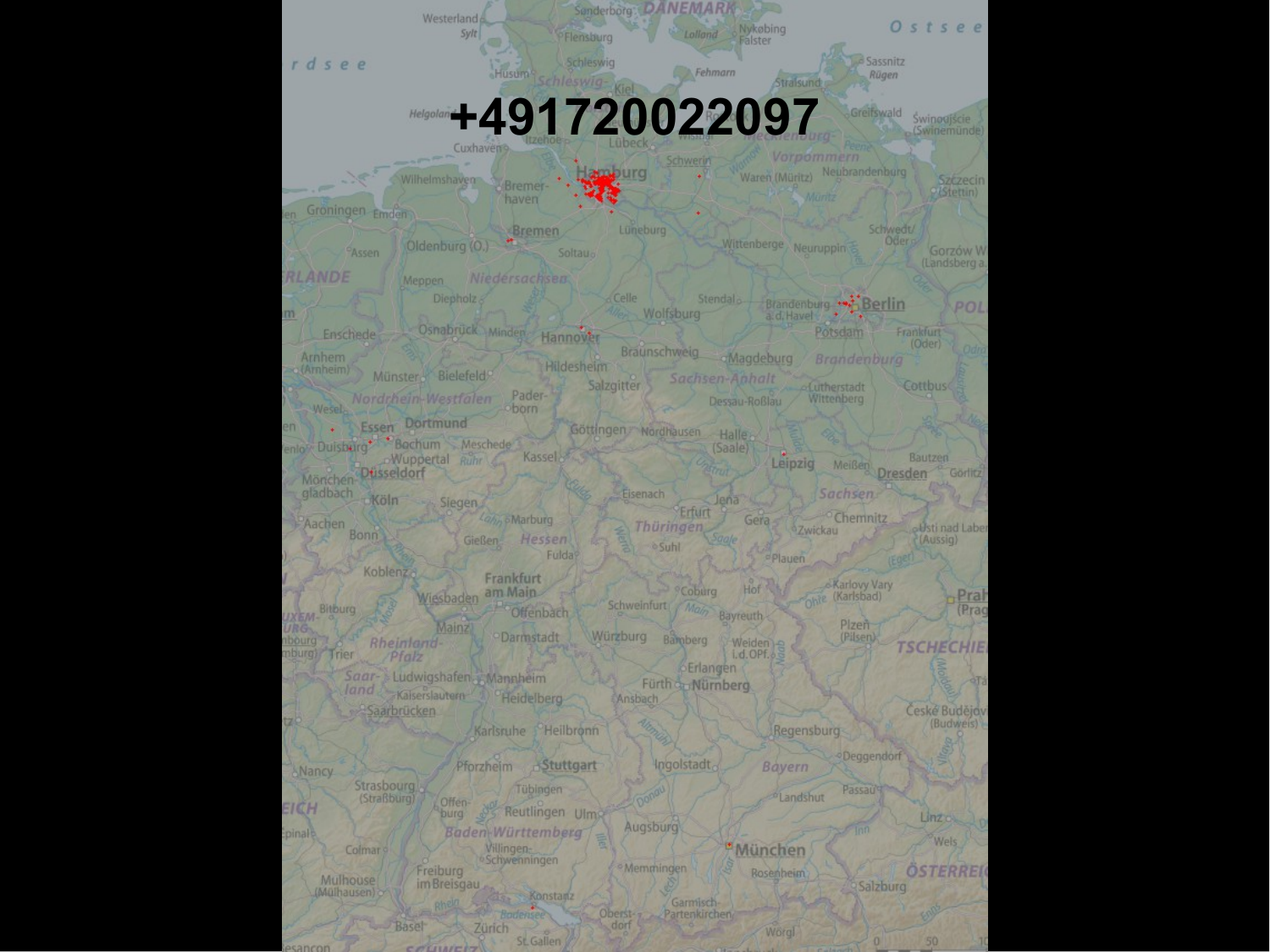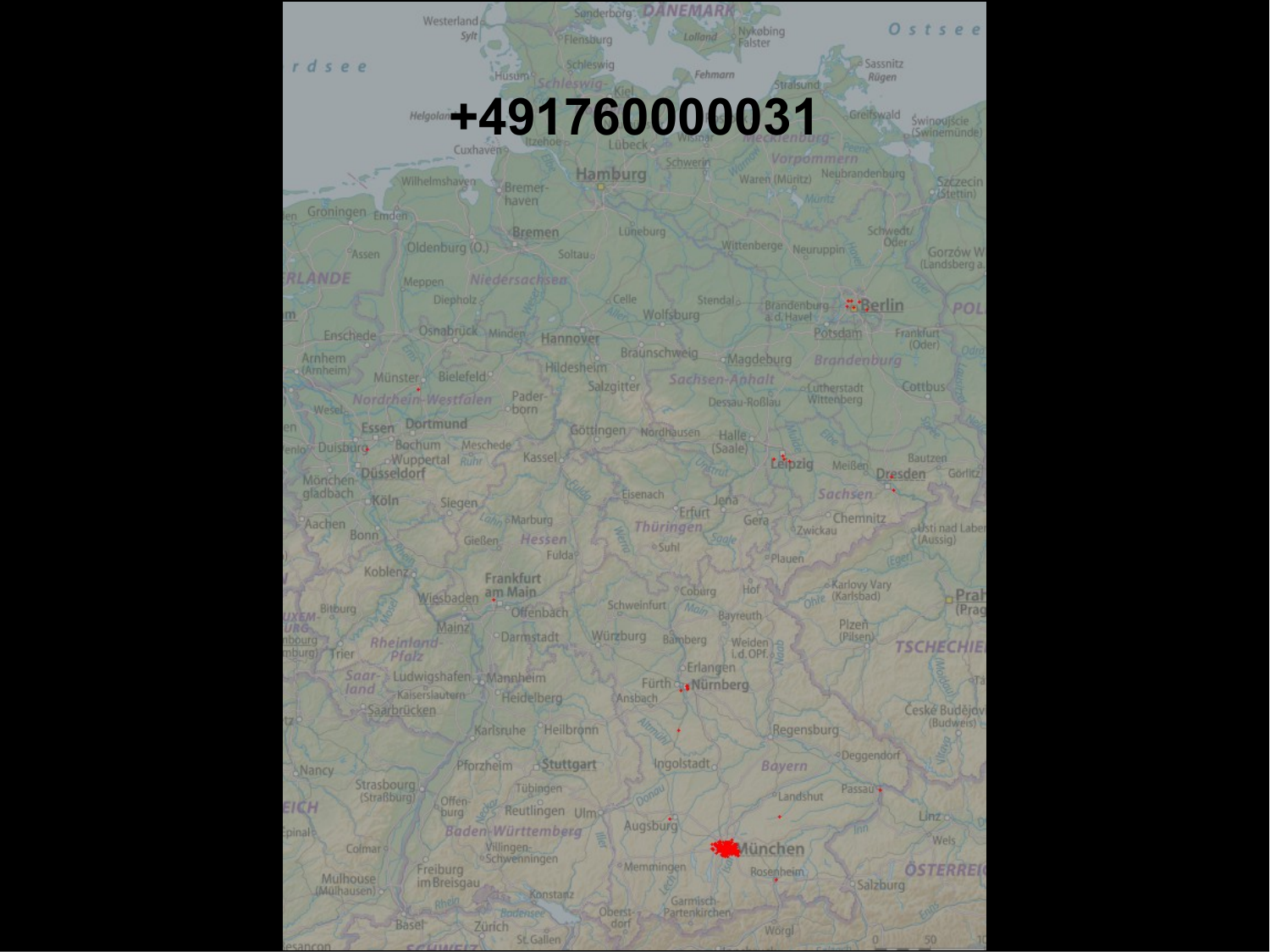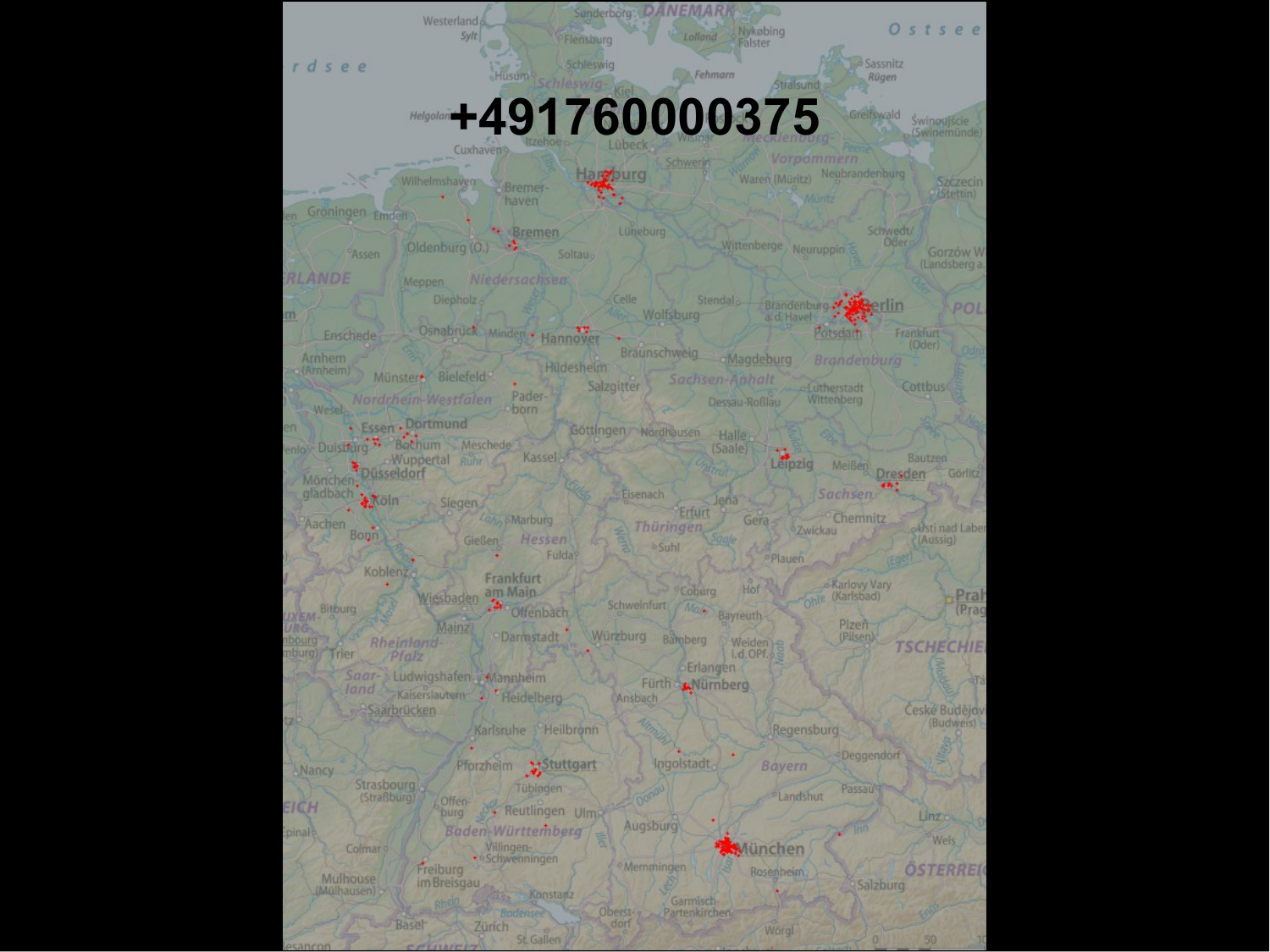#### **Automated approach to narrow down the area an MSC is serving (2/2)**

- big thanks to itsme, who created such a mapping for the **Netherlands**
- other countries also possible if there are phone books available

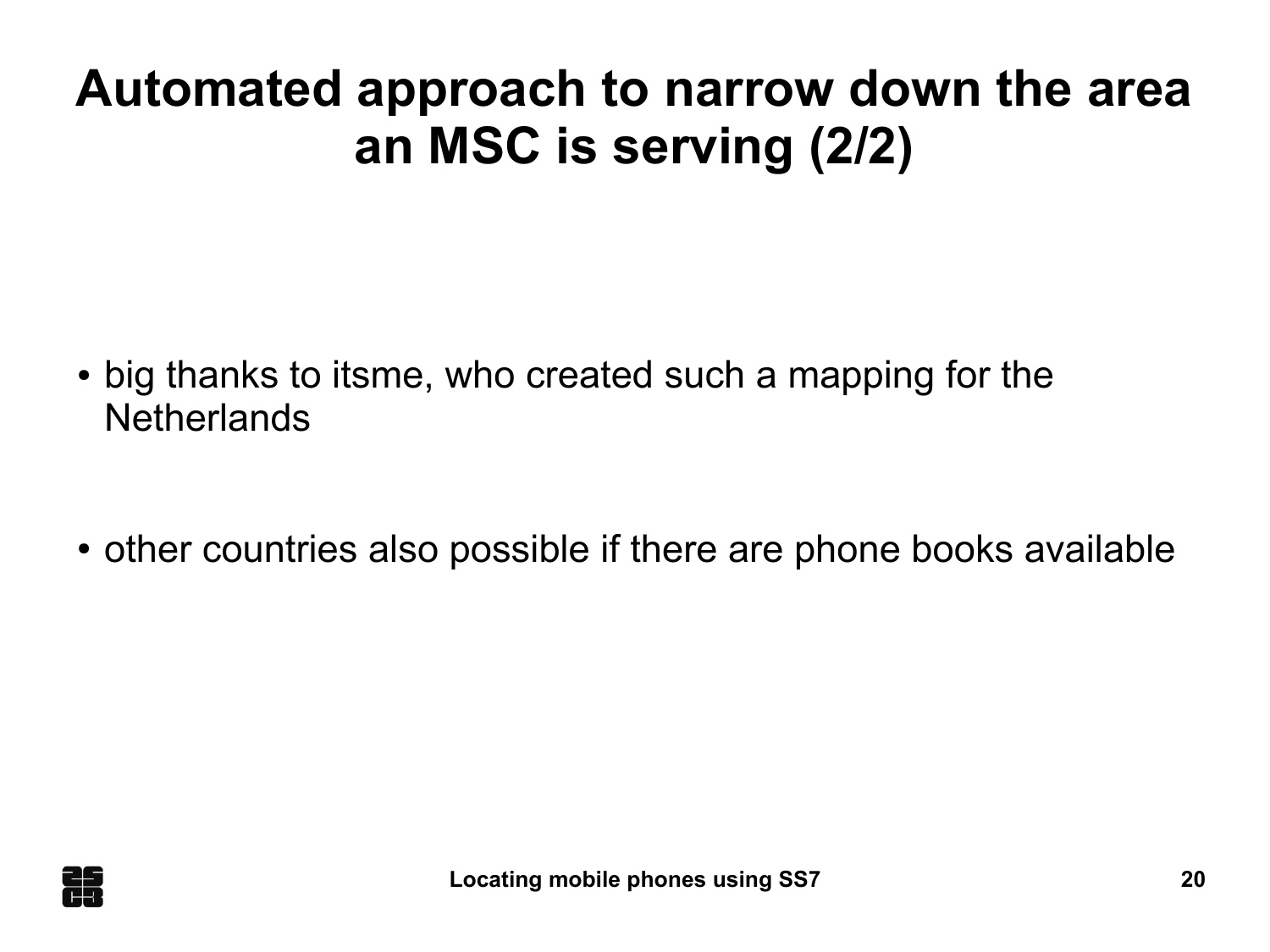**"No one I know is a network operator - so I can be pretty sure that no one who would care finds out my location, right?"**

- wrong: there are several companies offering a lookup service where you send them an MSISDN, they perform a MAP-SEND-ROUTING-INFO-FOR-SM request and send the IMSI and MSC they receive from the HLR back to you
- cost per request is in the low single euro cent area

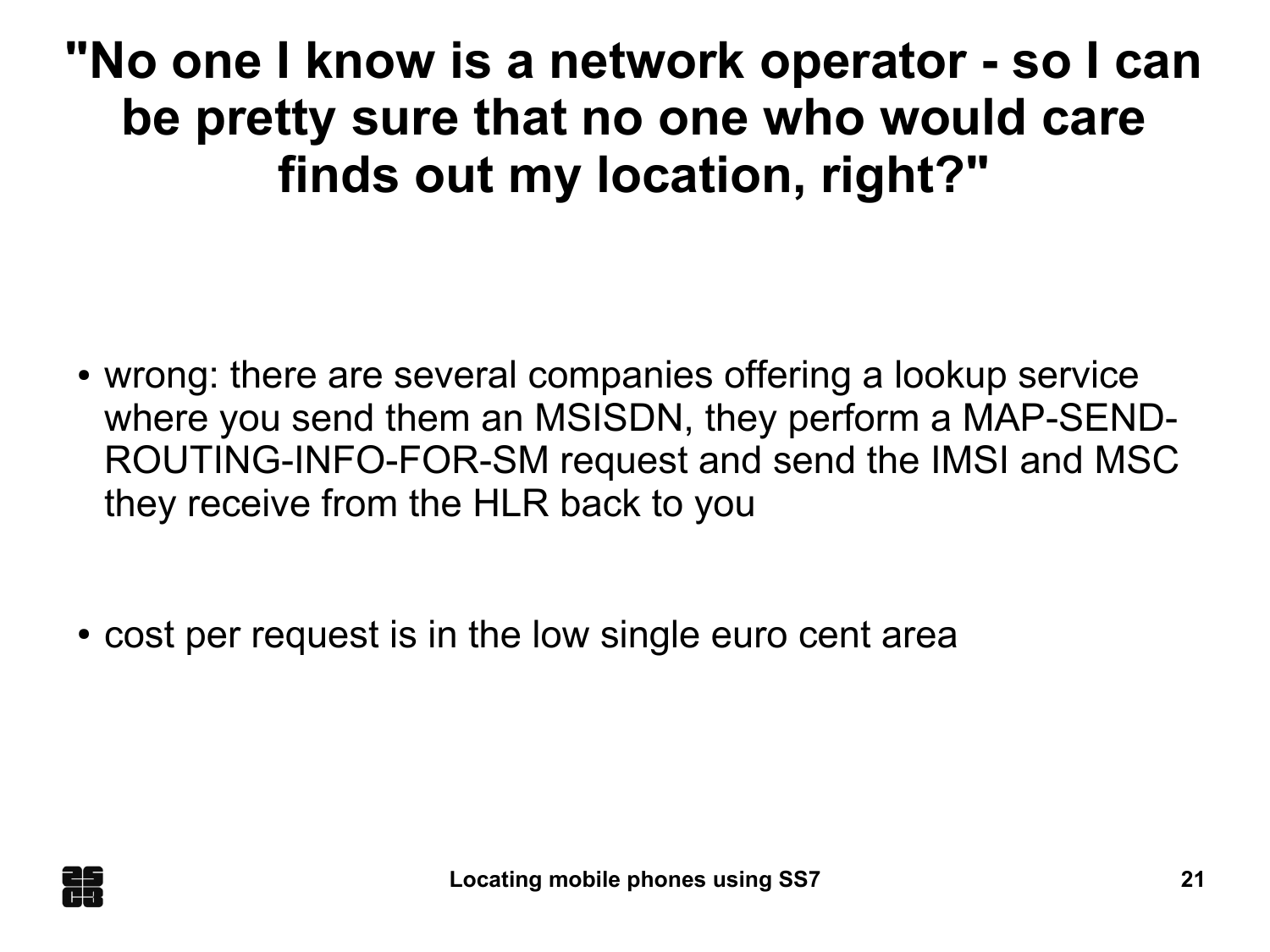#### **What is the business case for selling this service?**

- Evil Spammer wants to send spam SMS without paying
- he has SS7 access, and can also send MAP requests, but of course he has no roaming agreements with any other operators, so they don't answer his requests
- but: sending a message via MAP\_MT\_FORWARD\_SHORT\_MESSAGE does not even require an answer!
- Evil Spammer just needs to know, to which MSC the message should be sent, so he uses one of these services...
- then he sets the sender address of the SMS request to that of another networks short message center
- the receiving network bills the SMS to that other network  $\rightarrow$  free spam SMS!

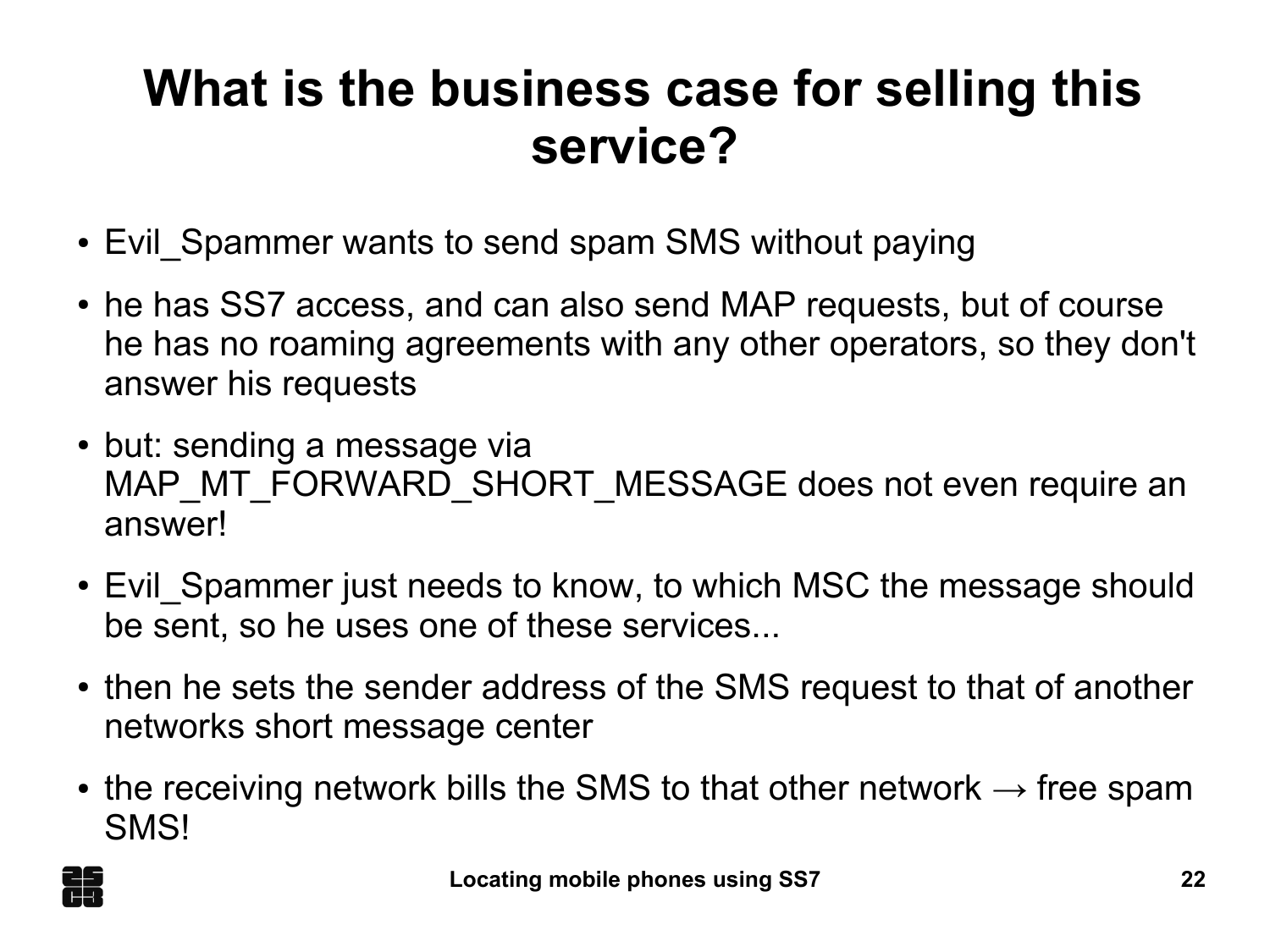## **I don't want to be located - what can I do? (1/2)**

- SMS "home routing" (3GPP TR 23.840) will fix the problem
	- all messages to your phone are routed to an SMS router in your home network
	- that router will then deliver the message to your phone
	- MAP-SEND-ROUTING-INFO-FOR-SM only returns the ISDN number of the SMS router
	- instead of the IMSI, a random "correlation id" will be returned
	- operators will implement this to
		- prevent fraud
		- enable "VAS"
		- enable "lawful interception" of SMS sent to you when you are in another country

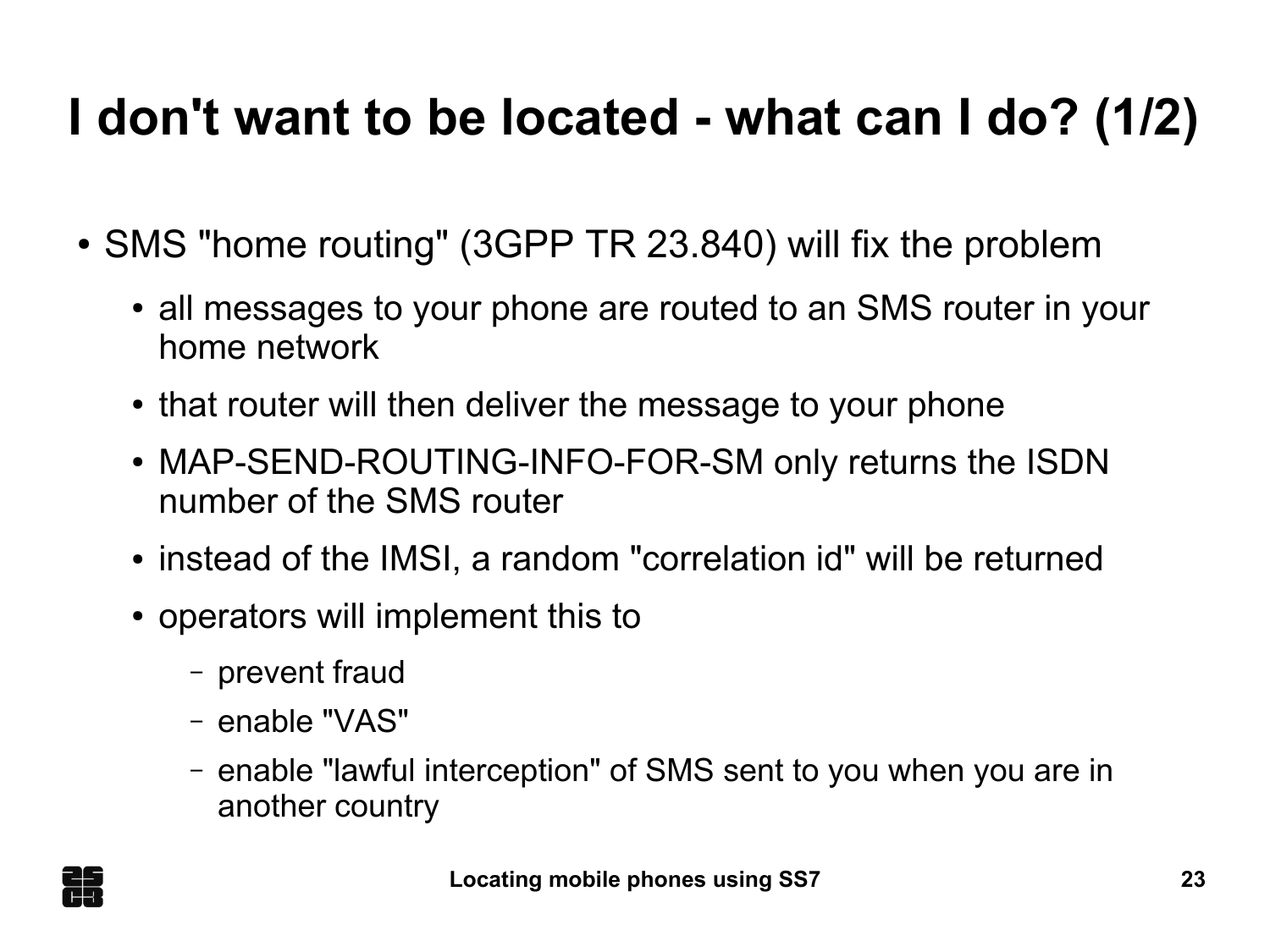# **SMS "home routing" (3GPP TR 23.840)**



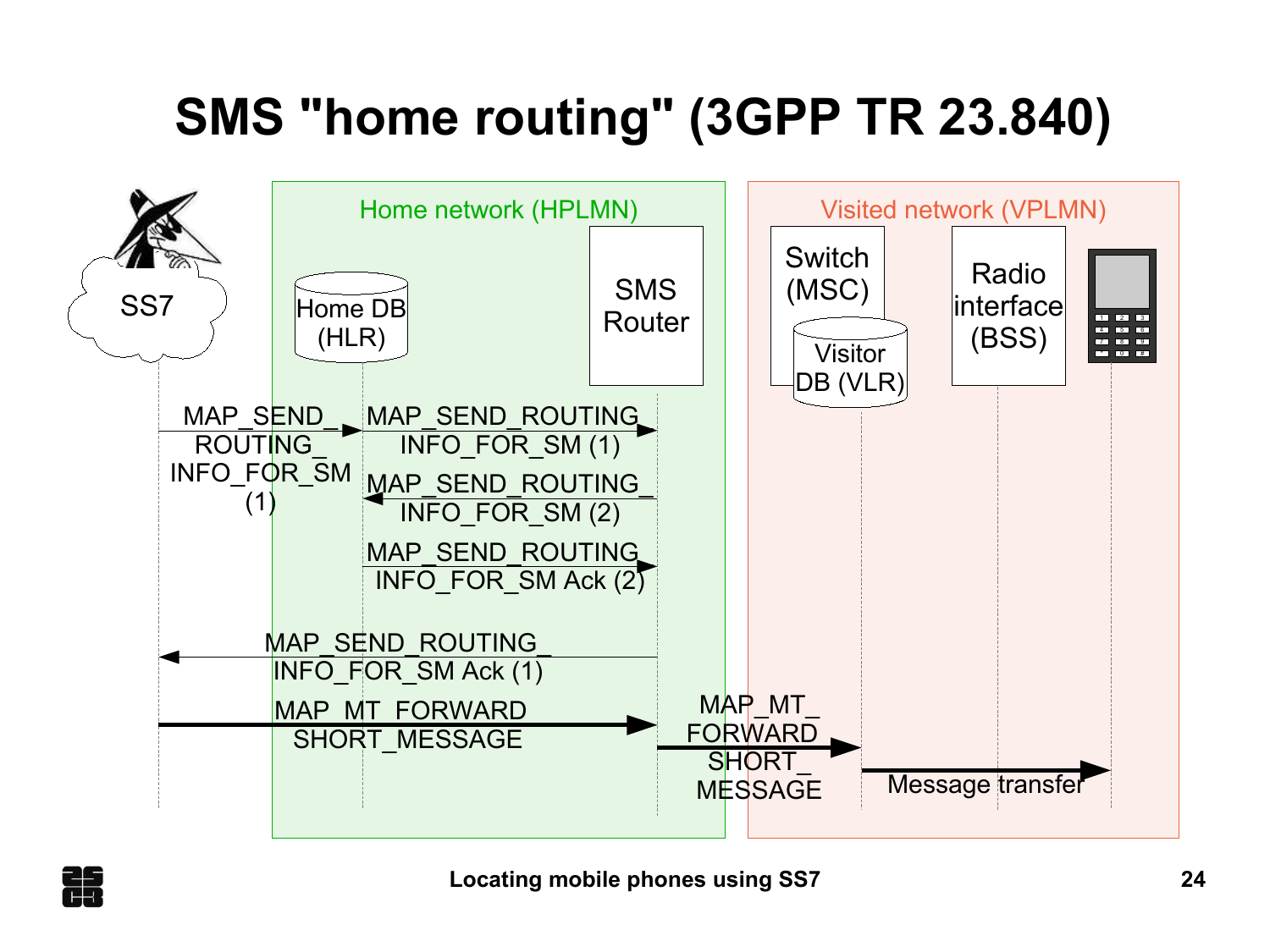## **I don't want to be located - what can I do? (2/2)**

- until home routing is in use:
	- some networks offer multiple SIMs for one phone number and use an SMS router to decide which SIM will receive the SMS (e.g. o2 Germany)
	- let your operator block incoming SMS for your phone number
	- switch your phone off

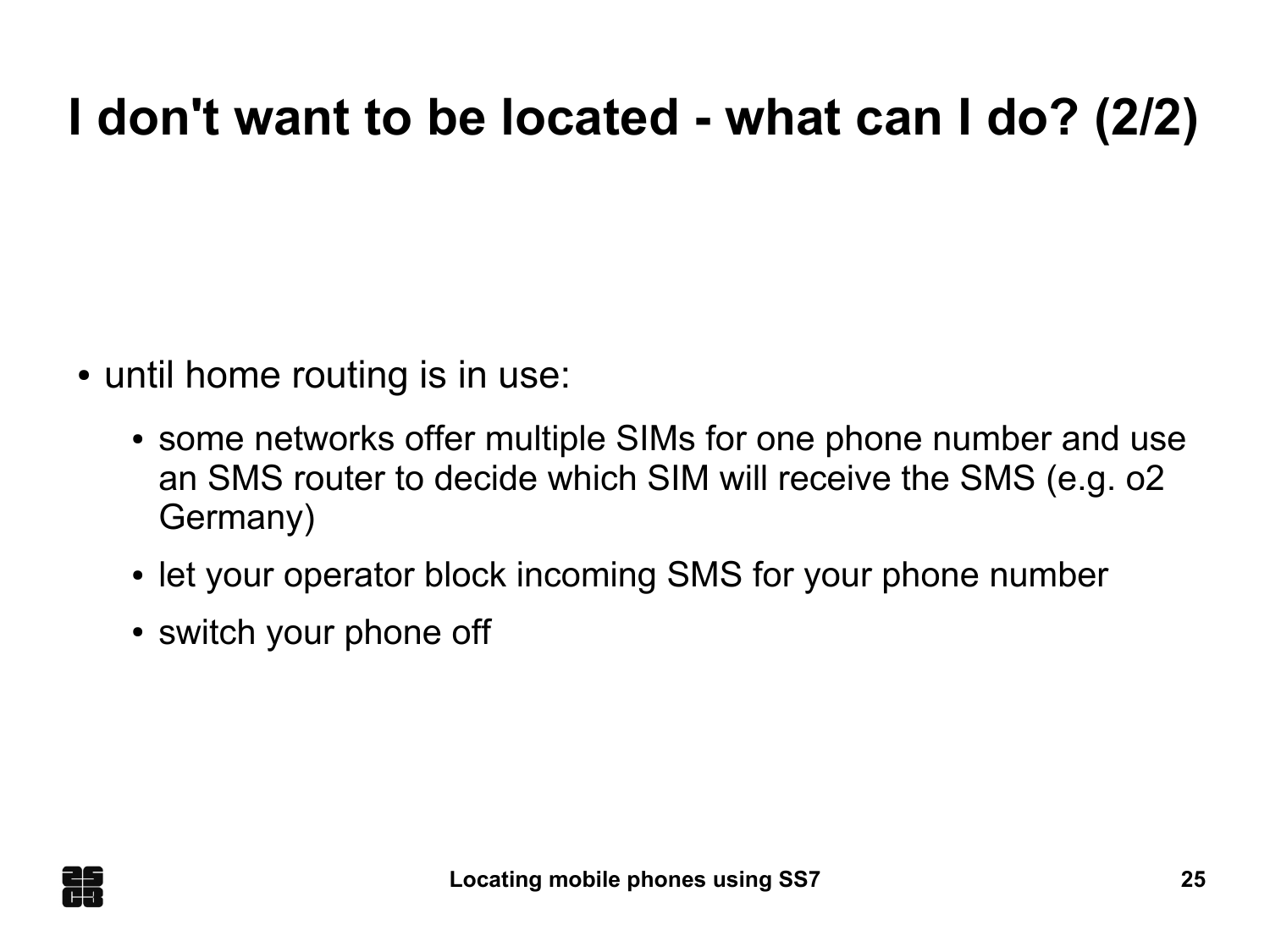## **What's next: Optimal routeing**

- Specified in 3GPP TS 23.079
- makes it possible to route calls directly to the network you are currently logged into
- this can only work if the entity that sets up the call has a way of finding out, which MSC you are currently using...
- OR is currently not widely in use
- charging issues have to be worked out

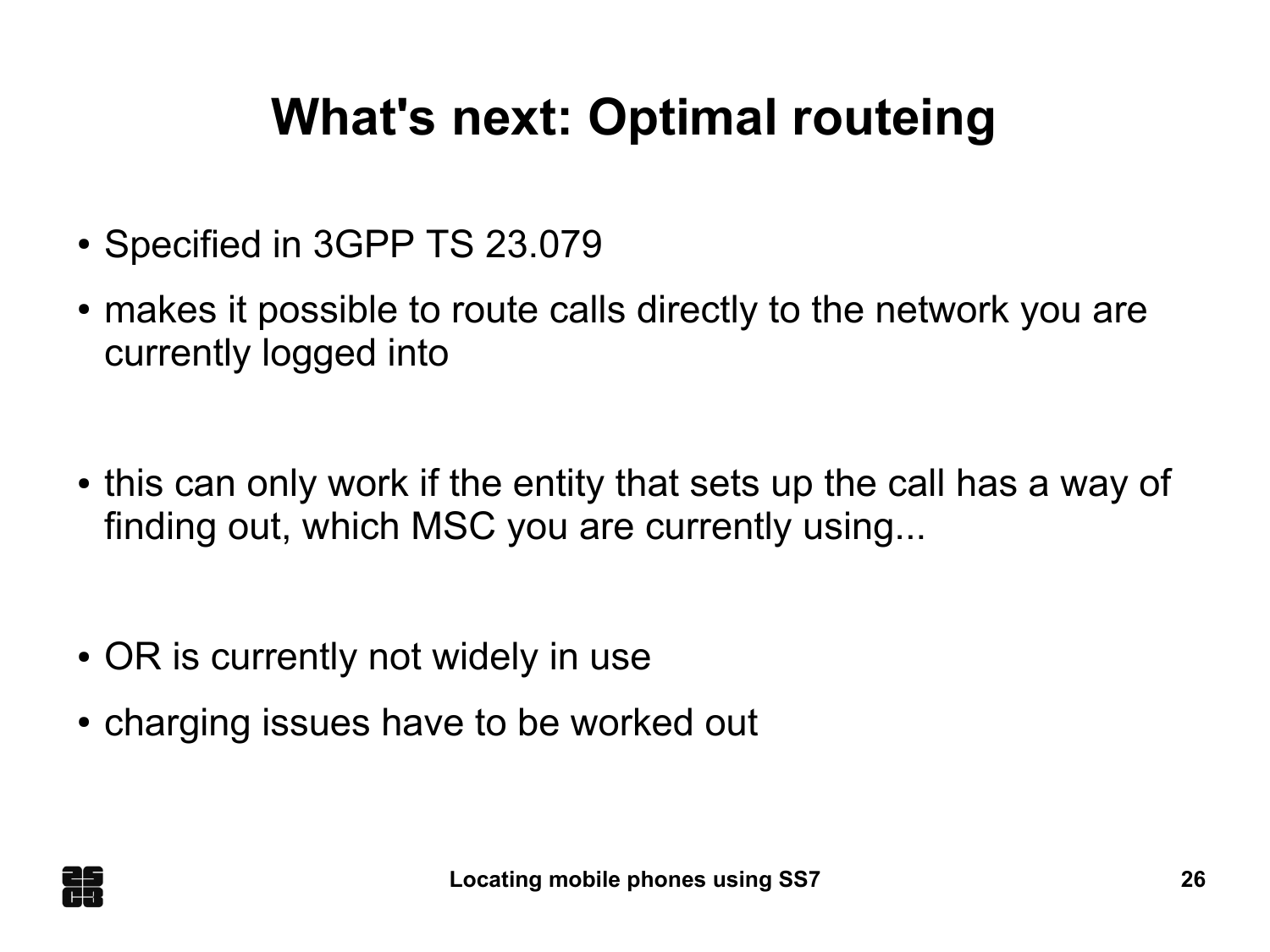# **Call setup with Optimal Routeing**



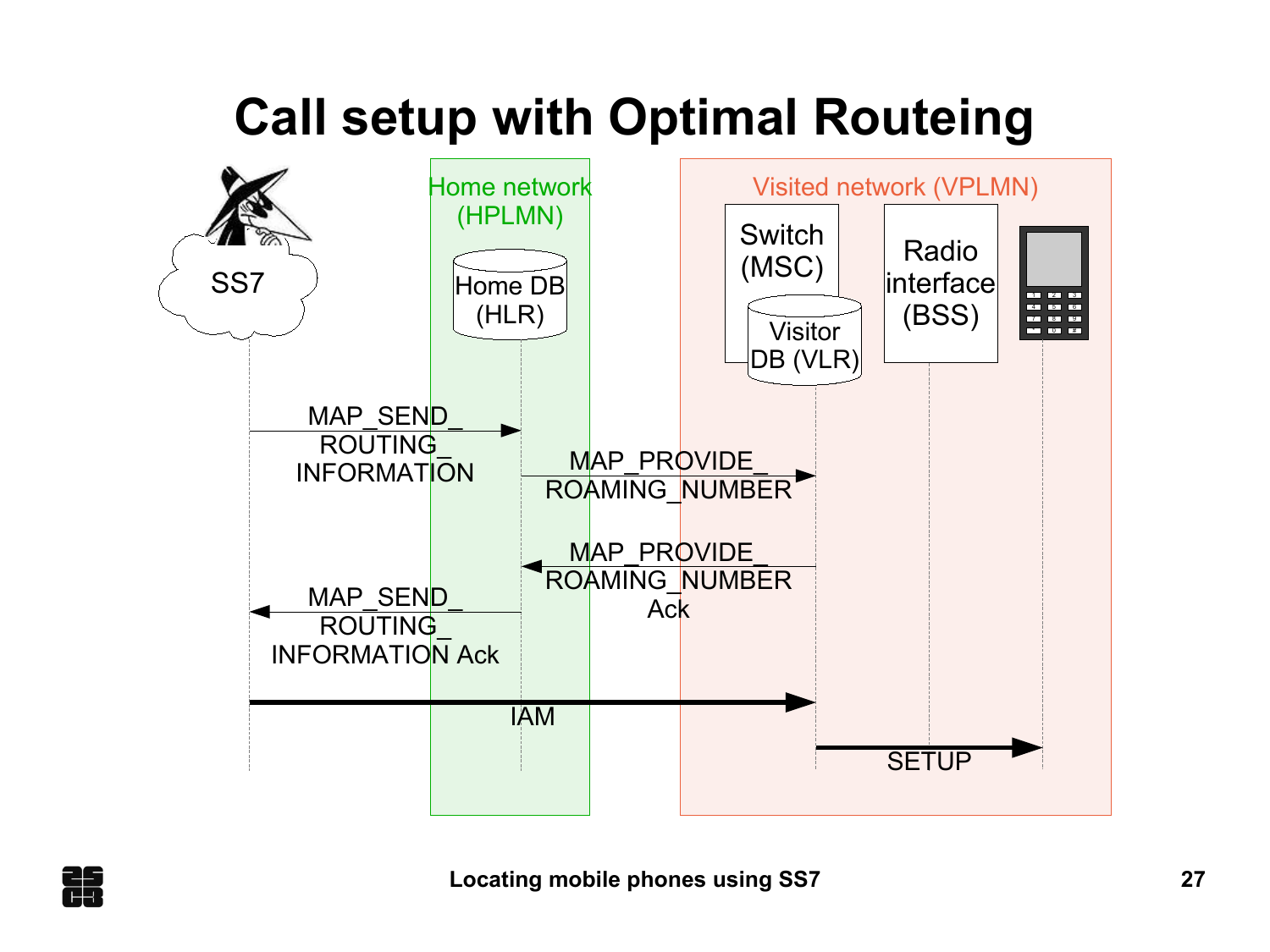